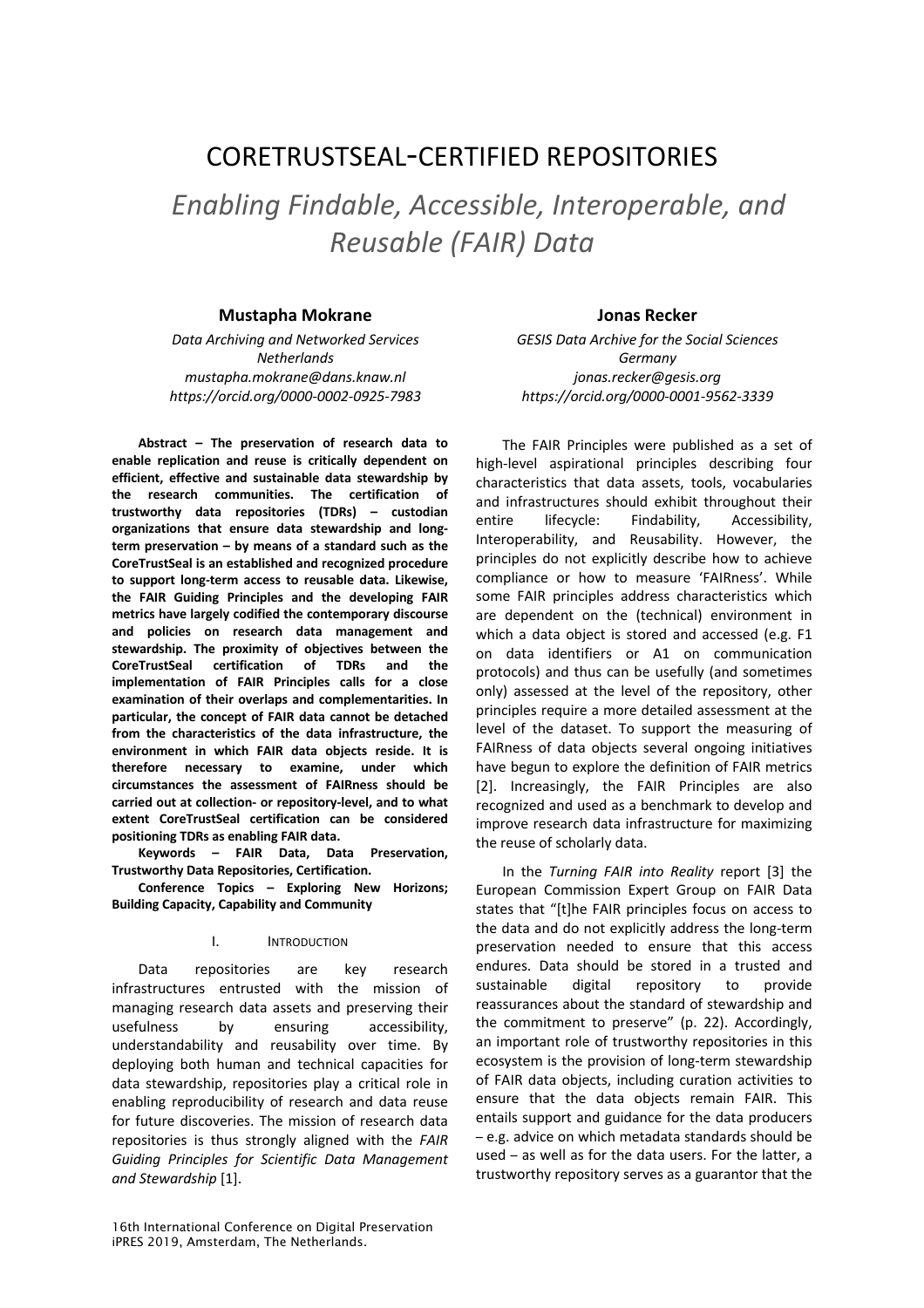data they download remain citable, accessible, and usable for the long term.

In this light, the importance of certification of repositories as trustworthy is twofold with regard to FAIR: Firstly, it can demonstrate to users that the repository enables FAIR data; secondly, certification of repositories as trustworthy may serve as a baseline for the evaluation of the FAIRness of datasets – namely if we assume that a correlation exists between a repository's trustworthiness, i.e. its demonstrated sustainability and capacity to perform data management appropriately, and its capacity to enable FAIR data.

The *Core Trustworthy Data Repositories Requirements* [4] were published as a universal catalog defining the minimum capacities research data repositories should achieve and the characteristics they must exhibit to be recognized as trustworthy. Because they were designed to assess the quality and performance of data management practices and compliance with internationally recognized and community-adopted standards, these requirements share a common objective and spirit with the FAIR Guiding Principles. The CoreTrustSeal certification based on these requirements provides a structured assessment of data repositories' trustworthiness. It is both a measure of sustainability and soundness of a data repository as an organization and a measure of its technical and technological reliability. The assessment also covers the management of digital objects in the repository and therefore sheds light on the overall quality of the data holdings. This certification scheme supported by a community effort (i.e. the CoreTrustSeal Foundation) is operational and open to data repositories worldwide. Over 140 data repositories have already been successfully certified as trustworthy by CoreTrustSeal and its precursors, the Data Seal of Approval and the World Data System Regular Members Certification [5].

It can be expected that if a data repository fulfills the CoreTrustSeal requirements, the data it holds will also meet a number of the FAIR criteria. Thus, the CoreTrustSeal certification may provide a good basis to assess FAIR compliance of datasets, at least for the FAIR principles directly linked to characteristics or capacities exhibited by the repositories holding the data. It may also provide a good proxy to assess compliance with other FAIR principles. Moreover, the CoreTrustSeal Requirements address other aspects such as maintaining the understandability and reusability of datasets over time (data curation and stewardship) which are not covered by the FAIR Guiding Principles

but are extremely important to maintain the FAIRness of a data object.

While there is clearly some overlap between CoreTrustSeal requirements and FAIR Principles (see section IV. below), there is not yet a full understanding of the extent to which we can assume that data held by a CoreTrustSeal-certified repository comply with the FAIR principles. In this paper we therefore explore the extent to which the CoreTrustSeal certification can serve as a baseline to assess FAIR compliance of datasets and infrastructure. For this purpose, we will look at the FAIR Guiding Principles and their assessment in particular with relation to the sustainability and longterm preservation of datasets. We will then analyze CoreTrustSeal Requirements for Trustworthy Data Repositories (TDRs), their associated certification procedure and the relationship with the FAIR Principles. Subsequently a mapping between CoreTrustSeal Requirements and the FAIR Principles will be presented to discuss where and how they overlap. Based on this we will investigate the extent to which the CoreTrustSeal certification conducted at the level of the data repository can be used to assess the implementation of FAIR Principles at the level of datasets. We will conclude with considerations on the review of the CoreTrustSeal Requirements and how this process can incorporate the outcomes of relevant FAIR initiatives.

### II. FAIR GUIDING PRINCIPLES AND THEIR ASSESSMENT

The FAIR Guiding Principles for scientific data management and stewardship define the characteristics that data resources on the one hand, and the tools, vocabularies, and infrastructures used for data management and sharing on the other should exhibit to assist discovery and reuse by third parties. As they were by design defined at a high level, the principles do not include an implementation framework nor an approach to assess datasets' FAIRness. The principles have a data-centric approach and the main focus in the current discussions about FAIR metrics and FAIR assessment is on the data objects without sufficient attention given to the characteristics of the environment in which the data are held, in particular data repositories. Thus, several initiatives have begun to develop tools to assess the FAIRness of datasets.<sup>1</sup> The FAIR Metrics Group has proposed metrics for the assessment of a dataset's FAIRness, with a strong emphasis on semi-automated

 $1$  The RDA FAIR Data Maturity Model Working Group created an overview of existing FAIR assessment tools and approaches (see https://docs.google.com/spreadsheets/d/14ojMSXVOITg3RoJ n-PuDaPj8zuIGQz2Li-kl97HOBH4/edit).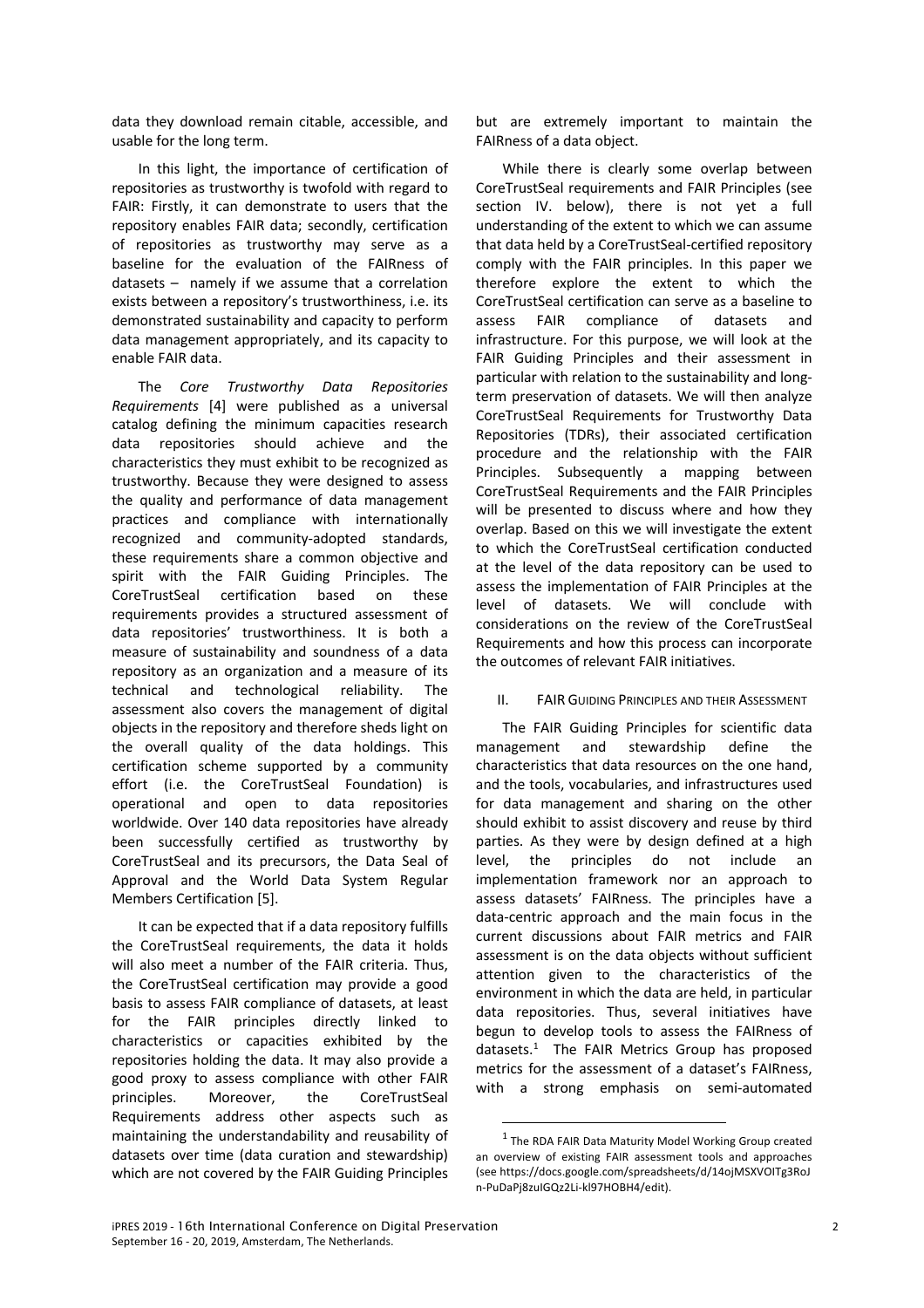procedures, as well as a framework for the definition of new, community-specific metrics [2]. Further discussion is now required to define an agreed core set of metrics as well as to come to an agreement about community-specific metrics suitable to measure the FAIRness of specific data types.

Characteristics that determine the FAIRness of a data object and which thus become the focus of an assessment can be intrinsic or extrinsic to the object, i.e. they can either be an integral part of the object, or the object derives these characteristics from the infrastructure in which it resides. For example, to check compliance with the FAIR Principle F1 (see Table I) we can either look at the data object itself to see if there is a unique and resolvable PID attached to it (e.g. as part of the metadata). However, it can also be verified globally for an entire class or collection of data objects by checking if the infrastructure holding the dataset assigns PIDs to its data assets. By contrast, FAIR Principle F4 refers to a characteristic extrinsic to the data object. It can only be verified by ascertaining that the infrastructure holding the data object implements such a registry or index. It follows that for some of the principles the FAIRness of a data object can be assessed at repository-level by looking at the policies and standards employed by the infrastructure holding the data object.

TABLE I THE FAIR GUIDING PRINCIPLES. SOURCE: [1]

| To be Findable:  |                                                                                                 |  |
|------------------|-------------------------------------------------------------------------------------------------|--|
| F1.              | (meta) data are assigned a globally unique and<br>persistent identifier                         |  |
| F <sub>2</sub> . | data are described with rich metadata (defined<br>by R1 below)                                  |  |
| F3.              | metadata clearly and explicitly include the<br>identifier of the data it describes              |  |
| F4.              | (meta) data are registered or indexed in a<br>searchable resource                               |  |
| To be Accessible |                                                                                                 |  |
| A1               | (meta) data are retrievable by their identifier<br>using a standardized communications protocol |  |
| $A1.1$ .         | the protocol is open, free, and universally<br>implementable                                    |  |
| A1.2.            | the protocol allows for an authentication and<br>authorization procedure, where necessary       |  |
| A2.              | metadata are accessible, even when the data<br>are no longer available                          |  |

| To be Interoperable: |                                                                                                                 |  |  |
|----------------------|-----------------------------------------------------------------------------------------------------------------|--|--|
| 11.                  | (meta)data use a formal, accessible, shared,<br>and broadly applicable language for knowledge<br>representation |  |  |
| 12 <sub>1</sub>      | (meta) data use vocabularies that follow FAIR<br>principles                                                     |  |  |
| 13.                  | (meta) data include qualified references to<br>other (meta)data                                                 |  |  |
| To be Reusable:      |                                                                                                                 |  |  |
| $R1$ .               | meta(data) are richly described with a plurality<br>of accurate and relevant attributes                         |  |  |
| R1.1.                | (meta) data are released with a clear and<br>accessible data usage license                                      |  |  |
| R <sub>1.2</sub>     | (meta)data are associated with detailed<br>provenance                                                           |  |  |
| R1.3.                | (meta) data meet domain-relevant community<br>standards                                                         |  |  |

Assuming that the FAIRness of a data object can be assessed based on the FAIR Guiding Principles, if the data object meets these principles it is assigned a high score at the time of assessment. However, as Mari Kleemola points out, "[r]esearch data will not become nor stay FAIR by magic. We need skilled people, transparent processes, interoperable technologies and collaboration to build, operate and maintain research data infrastructures" [6]. That said, the current FAIR Principles neither cover data stewardship activities such as curation and long-term preservation nor strategies and procedures to promote the sustainability of the data repository, all of which ensure that the data objects remain FAIR over time. Consequently, the FAIRness score of a data object could decay over time and should be time stamped and updated regularly. An example is a data object to which a Digital Object Identifier (DOI) **–** a persistent, unique and resolvable identifier (PID) **–** is assigned, resulting in a positive assessment for FAIR Principle F1 (see Table I). If the data object is not managed and preserved in a TDR, the odds that the DOI no longer resolves to the data object are high because the persistence of the DOI depends entirely on the data custodian, i.e the data repository in most cases, to update the URL for the landing page. Hence global services for PID minting and resolution on their own can only enable persistence, but not guarantee it. Similarly, a data object that meets community and domain approved standards today because it uses a preferred file format may be assessed as FAIR regarding Principle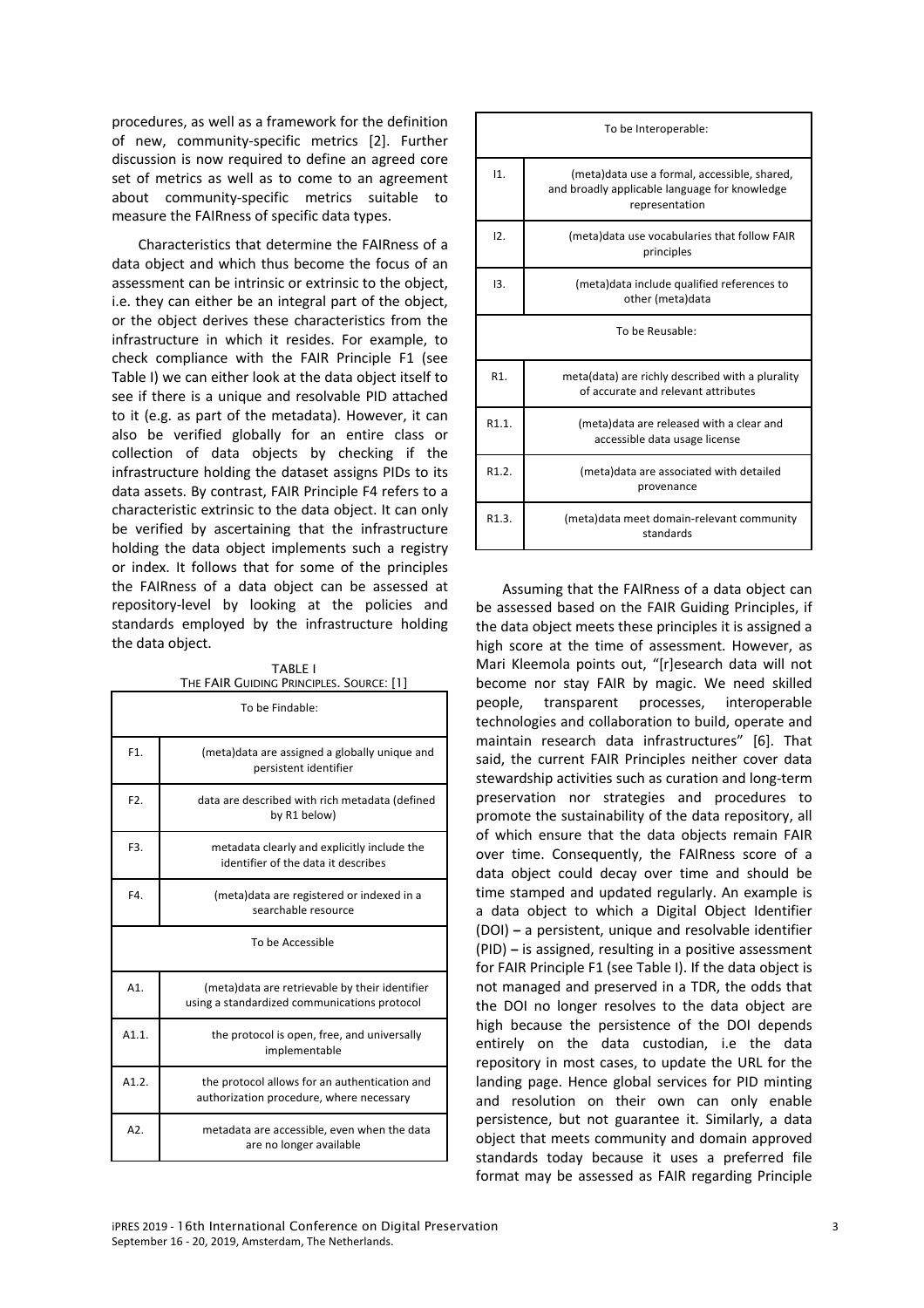R1.3 (see Table I). Yet if the data object is not preserved in a TDR which ensures file formats migration in adherence with the needs of its designated community, it could become unreadable in the future, e.g. because the file format becomes obsolete or is deprecated in the research community.

Accordingly, a FAIR assessment that considers only the data object at a given point in time but which does not take into account characteristics of the infrastructure in which the object is stored is not sufficient to predict whether a data object will remain accessible and usable over time.

#### III. CORETRUSTSEAL REQUIREMENTS AND CERTIFICATION

The examples provided earlier illustrate the risks of limiting the assessment of FAIRness to characteristics of data objects thus highlighting the importance of including an assessment of the environment in which the objects reside. In particular this concerns the quality and trustworthiness of the data repositories providing the key infrastructure for the dissemination and preservation of scholarly data.

The Core Trustworthy Data Repositories Requirements [4] define universal and essential ("core") characteristics of trustworthy data repositories. The CoreTrustSeal Requirements are the result of integrating and improving two predecessor catalogs of criteria – the Data Seal of Approval (DSA) and the World Data System (WDS) Regular Members certifications, already used by many domain repositories in the natural and social sciences and humanities across the globe **–** into a set of universal requirements that can be applied to research data repositories generally. The CoreTrustSeal Requirements were developed by a DSA and WDS Partnership Working Group established under the umbrella of the Research Data Alliance.2 In addition to unifying DSA and WDS catalogs of criteria, CoreTrustSeal requirements are aligned with the concepts defined in the Reference Model for an Open Archival Information System (OAIS), an international standard for data repositories also known as ISO 14721:2012 [7]. The requirements are also mapped to ISO 16363:2012, the international standard for Audit and Certification of Trustworthy Digital Repositories [8] as well as the German nestor Seal (based on DIN 31644) [9]. This facilitates the transition from a CoreTrustSeal certification to a DIN or ISO certification as agreed in the Memorandum of Understanding to create a

 2 https://rd-alliance.org/groups/repository-audit-andcertification-dsa%E2%80%93wds-partnership-wg.html

European Framework for Audit and Certification of Repositories.3

In the CoreTrustSeal framework, the trustworthiness of a data repository is assessed through a formal certification process which starts with the submission of a self-assessment against the 16 CoreTrustSeal requirements via the Application Management Tool. This self-assessment is then peerreviewed by two independent experts to verify that the repository meets the requirements and that there is sufficient public evidence supporting the claims made in the self-assessment. In the case of missing evidence or open questions the assessment is returned to the applicant with comments in an iterative process. A successful review results in the award of the CoreTrustSeal by the Board, signaling that the repository can be considered as trustworthy for a period of three years.

As indicated, the CoreTrustSeal certification is conducted at the repository level and the requirements are organized in three main categories addressing the context, structure and activities of a data repository in alignment with ISO 16363. In their self-assessment repositories provide evidence that

- 1. the *organizational infrastructure* is sound to ensure sustainability: this includes requirements on the mission and scope, licenses, continuity of access, confidentiality and ethics, funding, and expert guidance.
- 2. *Digital objects management* is performed according to standards to ensure understandability and reusability for the long term of datasets by the designated community: this includes requirements on data integrity and authenticity, appraisal, documented storage procedures, preservation plan, data quality, workflows, data discovery and identification, and data reuse.
- 3. *Technical infrastructure and security measures* are adequate to protect the data against loss and unauthorized and/or undocumented manipulation.

The CoreTrustSeal requirements were also heavily influenced by the discussions in the data management and data sharing communities, including the emerging consensus and momentum surrounding the FAIR Guiding Principles, which they consequently incorporate although with a different focus and slightly different terminology.

 <sup>3</sup> http://www.trusteddigitalrepository.eu/Trusted%20Digital %20Repository.html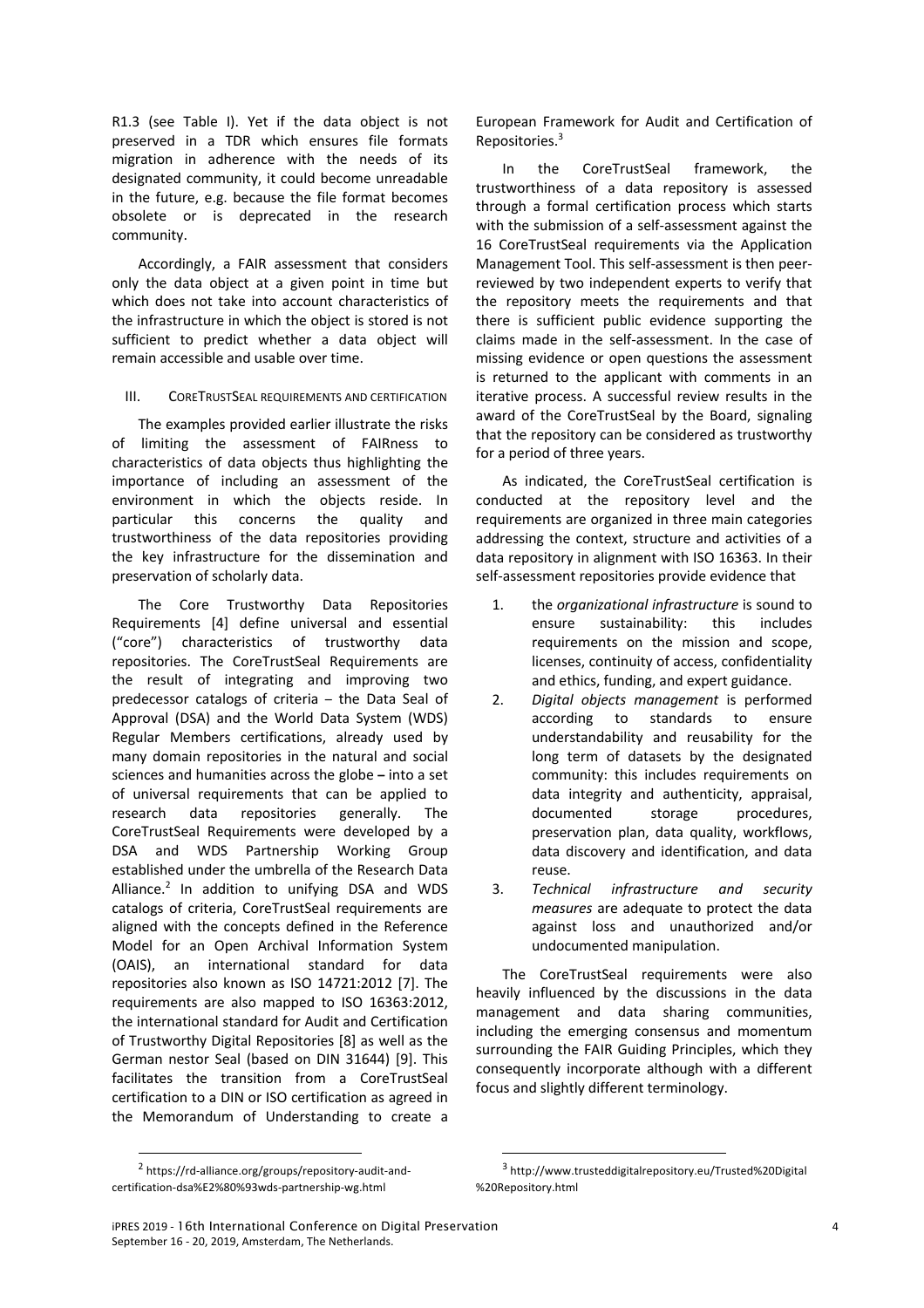#### IV. CORETRUSTSEAL ALIGNMENT WITH FAIR

As discussed, the FAIR Guiding Principles follow a data and metadata-centric approach with a focus on data discovery, reuse and machine readability, whereas the CoreTrustSeal Requirements are formulated following an infrastructure-centric perspective which incorporates the aspects addressed in the FAIR Guiding Principles but shifts the focus towards data preservation and organizational sustainability. In addition, unlike current approaches to determining FAIR metrics, the CoreTrustSeal criteria are not designed as a checklist of mandatory requirements that repositories and reviewers "tick off" to determine a repository's trustworthiness. While the accompanying guidance and extended guidance contain hints and suggestions as to what kind of technical implementations and evidence applicants are expected to provide, these are not fixed metrics that could be measured in a semi-automated fashion. Rather, reviewers and the CoreTrustSeal Board consider whether the evidence provided sufficiently demonstrates that the repository can be considered trustworthy in relation to its goals (e.g. the level of curation offered) and the context in which it operates (for example, the needs of the designated community for which the data are preserved): "Reviewers are looking for clear, open statements of evidence specific to the applicant. Not necessarily all bullet points in all requirements are mandatory; final judgment depends on the completeness and quality of the answer in the self-assessment of a specific Requirement" [10] (p. 5).

These differences in approach explain to a certain extent the different terminology between the CoreTrustSeal Requirements and the FAIR Principles and more importantly why they do not map in a one to one relationship.

A mapping between the FAIR Guiding Principles and the CoreTrustSeal Requirements is presented in Fig. 1 and will be discussed in more detail in the following sections.

| <b>CoreTrustSeal TDR Requirements</b> |                                                                        |                                                                                                                                                                                                                                                                                                                                                                                                                                                                                                      |  |
|---------------------------------------|------------------------------------------------------------------------|------------------------------------------------------------------------------------------------------------------------------------------------------------------------------------------------------------------------------------------------------------------------------------------------------------------------------------------------------------------------------------------------------------------------------------------------------------------------------------------------------|--|
|                                       | <b>R13</b>                                                             | • Offer persistent identifiers [F1 and F3]<br>• Recommended data citations [F1]<br>• Searchable metadata catalogue to appropriate standards [F2, F3]<br>• Search facilities, inclusion in disciplinary or generic registries of resources [F4]                                                                                                                                                                                                                                                       |  |
|                                       | R <sub>4</sub><br><b>R10</b><br><b>R13</b><br><b>R15</b><br><b>R16</b> | • Facilitate machine harvesting of the metadata [A1]<br>• Uses international and/or community standards [A1.1]<br>• Searchable metadata catalogue to appropriate standards [A1 and A1.1]<br>• Technical infrastructure: protection of facility, data, products, services, users [A1.2]<br>• Data managed in compliance with discipline and ethical norms [A1.2]<br>• Responsibility for long-term preservation [A2]                                                                                  |  |
|                                       | <b>R11</b><br><b>R14</b>                                               | • Metadata required when the data are provided [11]<br>• Formats used by the Designated Community [11]<br>Measures and plans for the possible evolution and migration of formats [12]<br>$\bullet$<br>• Ensure understandability of the data [12]<br>• Ability to comment on, and/or rate data and metadata [13]<br>• Provide citations to related works or links to citation indices [13]                                                                                                           |  |
|                                       | R2<br>R7<br>R <sub>8</sub><br><b>R11</b><br><b>R14</b>                 | • Integrity and authenticity of the data [R1]<br>Documentation of the completeness of the data and metadata [R1]<br>Links to metadata and to other datasets [R1]<br>$\bullet$<br>• Provenance data and related audit trails [R1.2]<br>• Maintains licenses covering data access and use and monitors compliance [R1.1]<br>• Defined data and metadata: ensure relevance and understandability for users [R1.3]<br>• Technical data and metadata quality and assessment of adherence to schema [R1.3] |  |

Figure 1 Mapping between FAIR and CoreTrustSeal.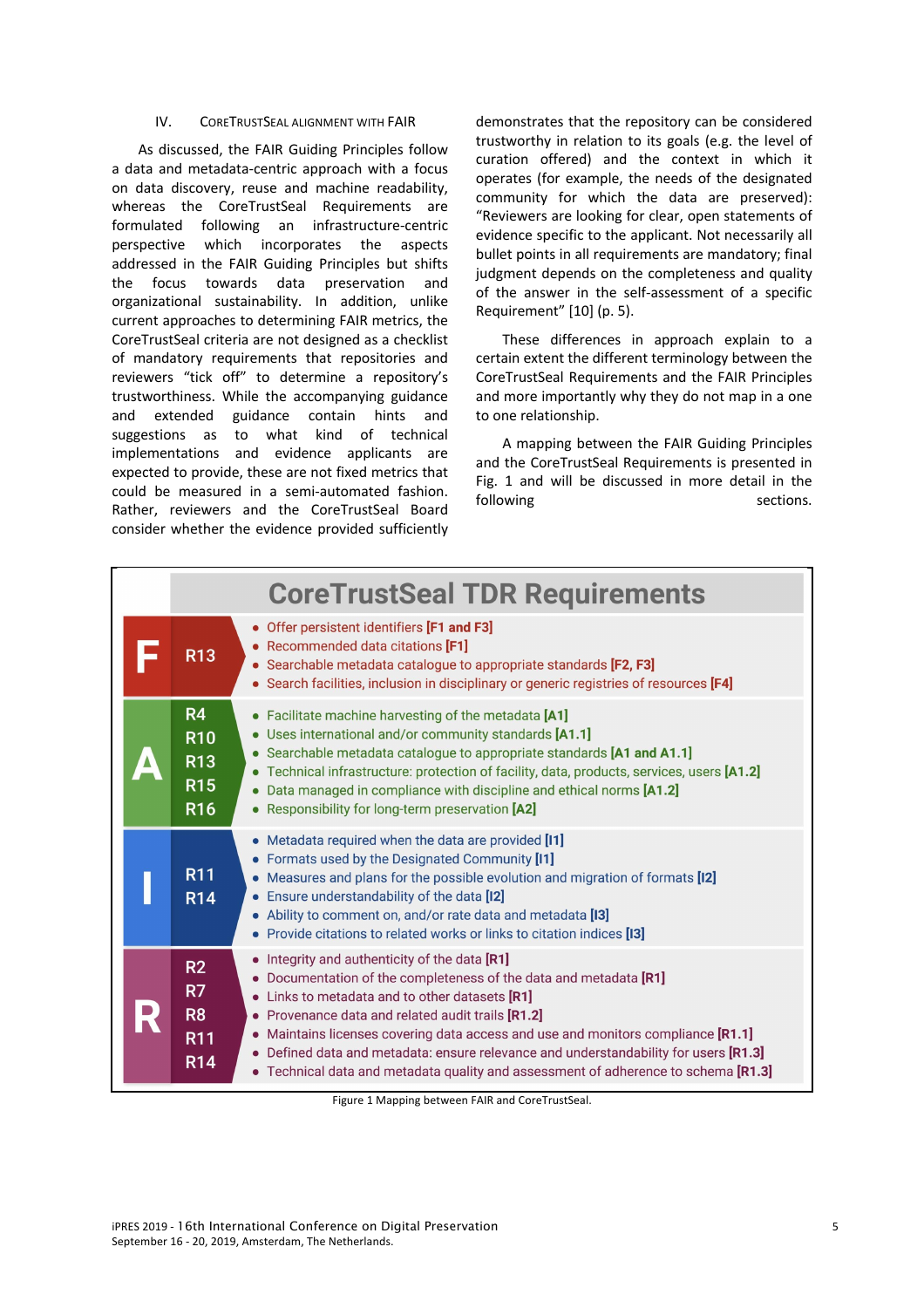#### *A. Findability*

The FAIR Findability principle has four subprinciples (FAIR-F1 to -F4; see Table 1) covering persistent identifiers, rich metadata including a reference to the identifier, and registration in a searchable resource. In the CoreTrustSeal (CTS) Requirements, this is mostly covered by CTS-R13 requesting evidence that the repository "enables users to discover the data and refer to them in a persistent way" [4]. The additional guidance provided to data repositories for this requirement makes it clear that data discovery is key to data sharing, and that datasets should be citable including with persistent identifiers to ensure that data can be accessed into the future. The CoreTrustSeal reviewers will particularly look for evidence that the repository offers search facilities, which covers FAIR-F4, and maintains a searchable metadata catalog to appropriate (internationally agreed) standards addressing FAIR-F2 and -F3. The reviewers will confirm if the catalogue is registered in one or more disciplinary or generic registries of resources (FAIR-F4), offers recommended data citations (FAIR-F1) and makes use of persistent identifiers (FAIR-F1 and - F3) .

It is worth noting that FAIR-F2 explicitly requires rich metadata describing the data (as defined in FAIR-R1: "(meta)data are richly described with a plurality of accurate and relevant attributes"). The CoreTrustSeal Requirements focus on the availability of metadata for discovery and the use of domainspecific and international standards without going (much like the FAIR Principles) into the details of necessary attributes. Such attributes to enrich the (meta)data which include controlled vocabularies and ontologies are not necessarily included in discovery or domain-specific standards. What exactly constitutes "rich" metadata requires further discussion in the FAIR context as well [11], in particular as "richness" of metadata will mean different things in different scientific communities. Thus, while the FAIR-Findability principles can be assessed at repository level and would therefore lend themselves to using CoreTrustSeal certification as a baseline for measuring FAIRness, further discussion is required to determine what "richness" means in different contexts and disciplines and how to measure it.

#### *B. Accessibility*

The FAIR Accessibility principles prescribe the use of standardized, open, free, and universally implementable communication protocols allowing authentication and authorization where necessary to retrieve data and metadata. They also require that metadata remain accessible even when the data are

no longer available. At the repository level these principles are either explicitly or implicitly covered by several CoreTrustSeal Requirements.

The guidance for CTS-R13 explicitly covers FAIR-A1 by indicating for instance that the repository should facilitate machine harvesting of the metadata. The CoreTrustSeal guidance also mentions that the repository should maintain a searchable metadata catalogue to appropriate (internationally agreed) standards, which implicitly covers FAIR-A1.1. Similarly, CTS-R15 addresses the technical infrastructure of data repositories to ensure that it is appropriate and in particular that the standards used are relevant to their designated community of users. Although free, open and universally implementable communication protocols are not mentioned explicitly, they are implicitly required to implement a searchable and machine-harvestable metadata catalogue. Thus HTTP/HTTPS and the Open Archives Initiative Protocol for Metadata Harvesting OAI-PMH [12] are among the international standards widely used by data repositories.

For CTS-R4 (and CTS-R9 to some extent) reviewers will check that the repository's data – in particular personal data with a disclosure risk – are created, curated, accessed, and used in accordance with disciplinary and ethical norms. Evidence must include availability of human expertise and technical capacities, for example for anonymization and secure access. Similarly, CTS-R16 stipulates that the technical infrastructure of the data repository must provide for protection of the facility and its data, products, services, and users. Both of these requirements thus mirror FAIR-A1.2

FAIR-A2 requires that metadata should remain accessible, even when the data are no longer available. This is an area where CoreTrustSealcertified repositories excel by definition because they commit to preserving data and metadata for the long term. CTS-R10 addresses the responsibility for long-term preservation and reviewers will look for evidence that the repository manages this function well. As a consequence, data in general **–** and metadata in particular **–** can be expected to continue to be accessible in the case of TDRs (within the boundaries of the data retention policies the TDR set itself).

### *C. Interoperability and Reusability*

Reference [3] stipulates that Interoperability and Reusability depend on the FAIR Digital Objects being "represented in common  $-$  and ideally open  $$ formats, and [being] richly documented using metadata standards and vocabularies adopted by the related research community" (p. 12). With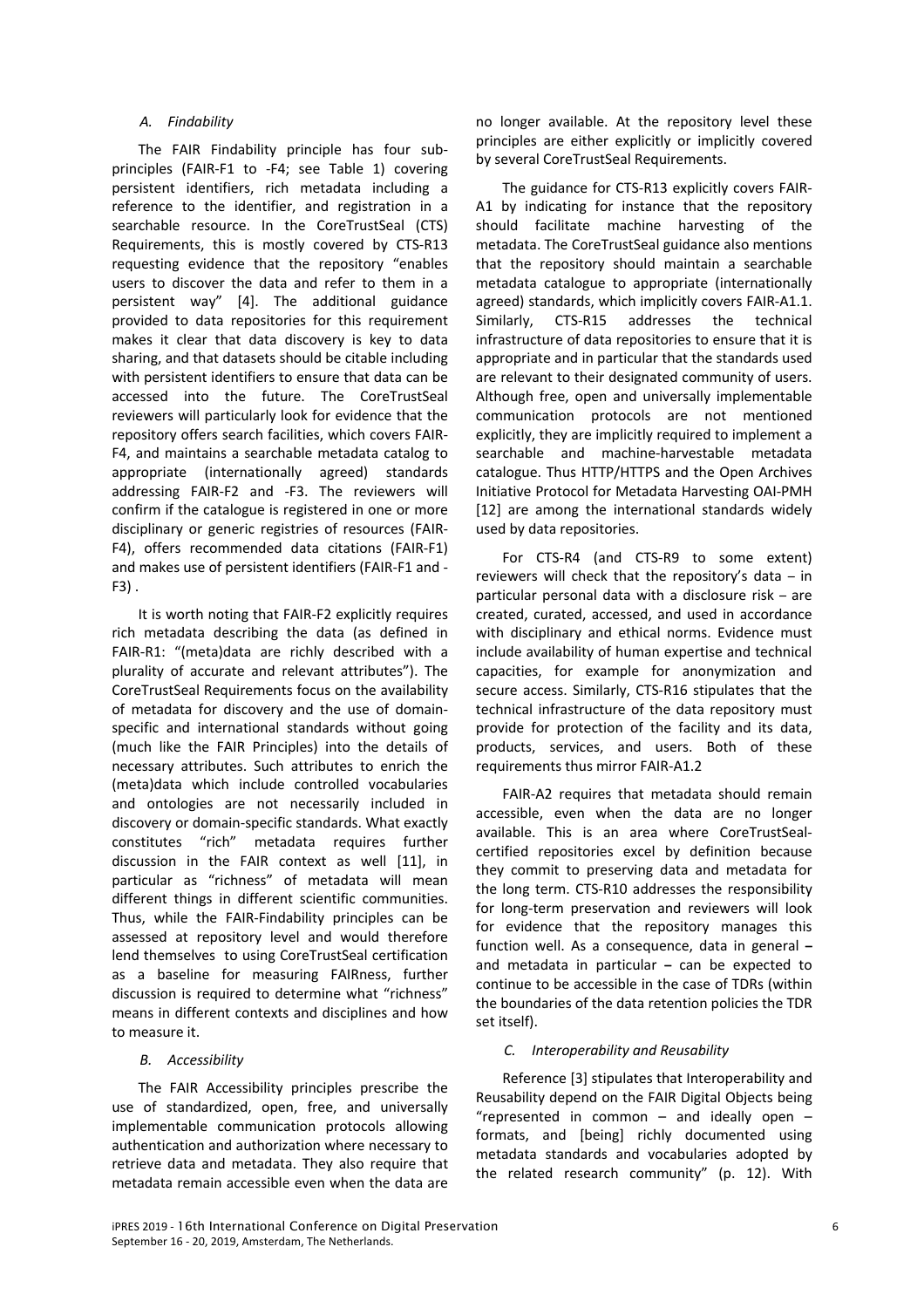regard to interoperability, in many disciplines the necessary frameworks already exist. However, due to the increasingly interdisciplinary nature of research, "attention needs to be paid to the extremely challenging task of developing FAIR data frameworks across disciplines and for interdisciplinary research" [3] (p. 11).

The same is true for Reusability, which strongly depends on the use of community- agreed file formats and software as well as on the description of the data objects with standardized metadata and documentation. While community-specific standards and agreements exist in this regard, which formats and metadata should be used for a given class of data objects to facilitate cross-disciplinary reuse depends on the context and thus has to be decided with regard to specific use scenarios.

It follows that the assessment of both Interoperability and Reusability is impossible without taking into account the purpose for which a given community seeks to use a data object. It does not seem feasible to assess this at the level of individual objects but on the level of collections and repositorylevel, making the CoreTrustSeal certification a potential tool to support this assessment.

Two CoreTrustSeal Requirements particularly relevant to Interoperability and Reusability – CTS-R8, "Appraisal," -R11 "Data quality," and -R14 "Data reuse" – will always be assessed in relation to the repository's scope, preservation goals, and the needs of the designated community.<sup>4</sup> Reviewers will particularly focus on the question of if and how the repository seeking certification ensures that the data objects deposited can be rendered by and are understandable to the intended user community, and that all metadata deemed necessary for this purpose are of sufficient quality.

#### V. DISCUSSION

Datasets in a TDR meeting the CoreTrustSeal Requirements are managed, curated, and archived in such a way that they are useful and meaningful (FAIR enough) for the repository's designated community and remain so in the future.

We therefore assert that CoreTrustSeal certification of data repositories facilitates the FAIRness assessment of data objects by providing proxy information to evaluate compliance with many FAIR Principles. Certified trustworthy repositories enable a baseline FAIRness level to the datasets they hold and contribute to maintain or even increase the

level of FAIRness over time through appropriate data curation and stewardship services.

An automated assessment of the FAIR Findability and Accessibility Principles can rely on machinereadable metadata and testable data services. In contrast, an assessment of Interoperability and Reusability is more difficult as it requires domain expertise to evaluate for example conformance with community standards or the completeness of data and metadata content. For sensitive data in particular, automatic assessment of anonymization is hardly possible which means that a data curator will always be required. In these cases, a possible FAIR assessment procedure cannot rely on comparably simple metrics that could be assessed semiautomatically; instead, the evaluation of an infrastructure's ingest and quality control procedures, for example, has to take into account a complex set of community-specific conditions that does not lend itself to automated assessment easily.

CoreTrustSeal TDR certification addresses the FAIR Interoperability and Reusability requirements at the level of the repository – for example by ensuring that sufficient levels of data curation are applied and that procedures for checking the quality of the data and metadata are in place, in accordance with the needs of the repository's designated community. Therefore, a FAIR assessment for data objects could usefully build upon the certification status of the repository holding the object to make assumptions on its interoperability and reusability.

FAIR Guiding Principles are still being assimilated in the various research communities and their implementation will affect data infrastructures at large. Like many other certification processes, the CoreTrustSeal Requirements are reviewed regularly to incorporate feedback received from certified data repositories and to account for the evolution of practices of the data community. As part of this evolution process the CoreTrustSeal Board has to reflect on how to incorporate references to FAIR Principles as well as to FAIR-enabling standards and technologies (e.g. ontologies and controlled vocabularies) and their implementation in the (extended) CoreTrustSeal guidance.

In March 2019, the CoreTrustSeal Board initiated an open review of the CoreTrustSeal Requirements to define the requirements for the period 2020– 2023.<sup>5</sup> The Board anticipates a certain stability of the requirements, yet it makes a commitment to consider the requirements in the light of FAIR Principles implementation.

 <sup>4</sup> Further relevant CoreTrustSeal requirements include CTS-R2 "Licenses," mapping to FAIR-R1.1 and CTS-R7 "Authenticity and Integrity" mapping to FAIR-R1.2.

 <sup>5</sup> http://www.trusteddigitalrepository.eu/Memorandum%20 of%20Understanding.html